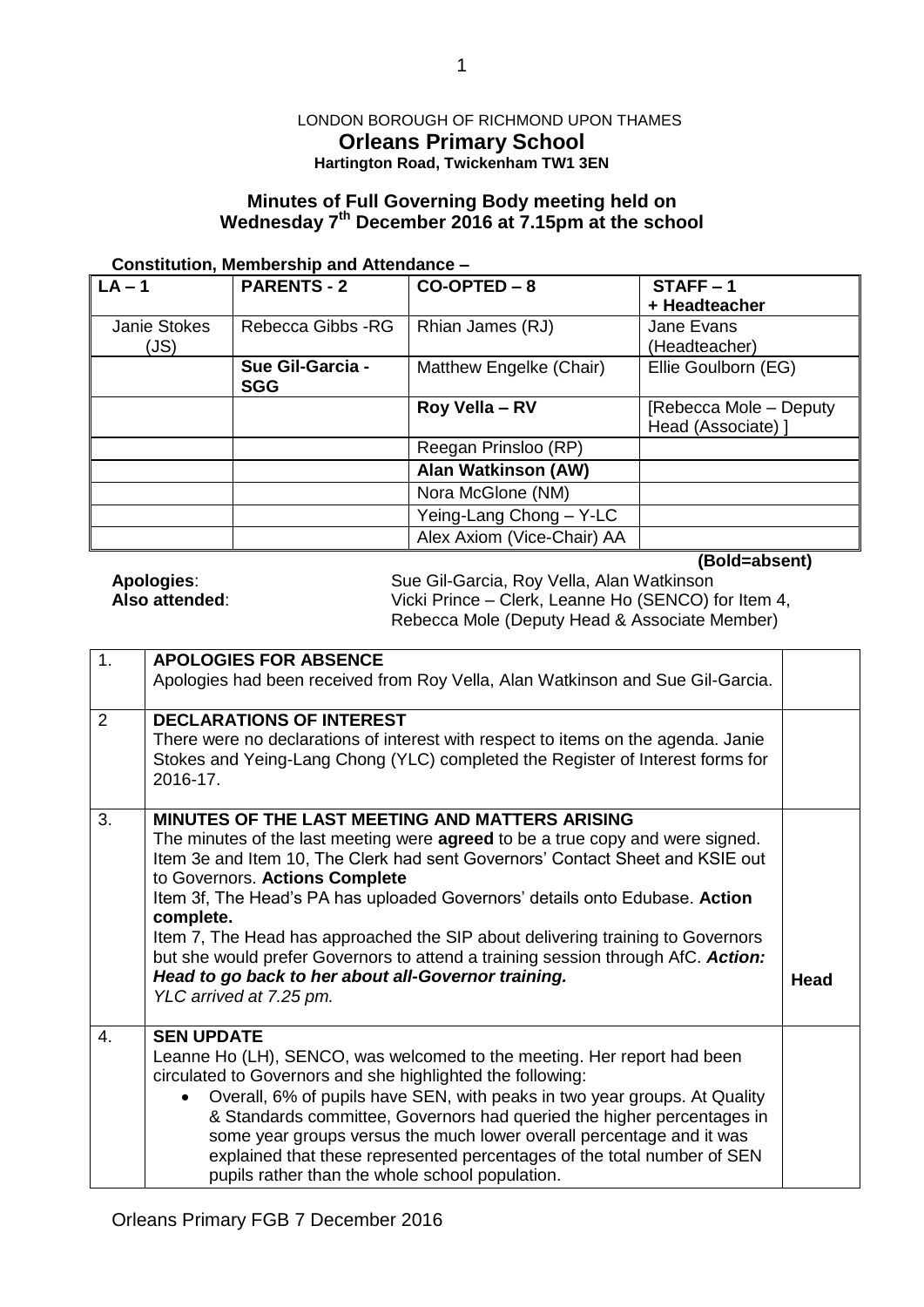|    | There were 5 children with statements, 6 with EHCPs and 2 going through<br>$\bullet$<br>the process of applying for an EHCP. By the end of the academic year, all<br>children with statements should have been transferred to EHCPs.<br>Although the number of pupils on the SEN register is below National<br>Average (NA), the number with an EHCP is above average, with a high<br>proportion of pupils with Downs Syndrome or social emotional needs.<br>All pupils on the SEN register access interventions of varying frequency.<br>Alex Axiom arrived at 7.30 pm                                                                                                                                                                                                                                                                                                          |                                   |
|----|----------------------------------------------------------------------------------------------------------------------------------------------------------------------------------------------------------------------------------------------------------------------------------------------------------------------------------------------------------------------------------------------------------------------------------------------------------------------------------------------------------------------------------------------------------------------------------------------------------------------------------------------------------------------------------------------------------------------------------------------------------------------------------------------------------------------------------------------------------------------------------|-----------------------------------|
|    | Q: Is there a reason why the number of SEN pupils has gone up since last year?<br>A: Every cohort is different and there just seem to be higher numbers in<br>Reception. We have been asked to take on some pupils with significant special<br>needs, some of which we have had to decline because we could not meet their<br>needs.                                                                                                                                                                                                                                                                                                                                                                                                                                                                                                                                             | <b>Inform</b>                     |
|    | <b>Q&amp;A:</b> Governors asked for further clarification and were informed that the school<br>has to provide evidence of why they cannot meet the pupils' needs. In this case, it<br>was because the school's small site meant that it did not have the space within<br>the classroom elsewhere for the specialist equipment required for these children.                                                                                                                                                                                                                                                                                                                                                                                                                                                                                                                       | <b>Inform</b>                     |
|    | Q&A: Governors expressed surprise at the high percentages of SEN in some<br>classes and asked whether there were adequate resources to accommodate this.<br>LH explained that it depends on the level of need of each child and it was about<br>ensuring the teacher is knowledgeable about each child's needs and understands<br>the support needed. It was clarified that these were not percentages of pupils in<br>the class but of pupils with SEN. However, on average at least 2 children in every<br>class with dyslexia so it is about finding the right strategies for them and<br>withdrawing them for effective, targeted interventions. Every child on the SEN<br>register has an Individual Education Plan (IEP) to aid teachers and we involve<br>parents in drawing that up.<br>Q: It sounds like you have to work closely with each teacher in terms of knowing | <b>Challenge</b><br><b>Inform</b> |
|    | the targets for each pupil. Howe does that work? How can you keep track of the<br>requirements of the curriculum for each class? Do you have to have an intimate<br>knowledge of the assessment system the school uses?<br>A: Yes, I look at where the child was on entry, the age range the child should be<br>working at and the age range at which he/she is actually working. We look at the<br>barriers to learning, which sometimes is behavioural and we identify achievable<br>targets, incorporating advice from all the outside agencies and linking to targets in<br>their EHCP.                                                                                                                                                                                                                                                                                      |                                   |
|    | The SEN Policy had been circulated to Governors for approval. Governors asked<br>and were informed that LH had amended the school's policy in accordance with<br>the code of practice, adding in links to the Local Offer and including more about<br>mental health. Governors approved the policy.                                                                                                                                                                                                                                                                                                                                                                                                                                                                                                                                                                              | <b>Approve</b>                    |
|    | LH was thanked for her presentation and left the meeting at 7.45 pm.                                                                                                                                                                                                                                                                                                                                                                                                                                                                                                                                                                                                                                                                                                                                                                                                             |                                   |
| 5. | <b>CONSTITUTION</b><br>Rebecca Gibbs (RG) had been successfully elected as Parent Governor for a four<br>year term of office commencing 26 <sup>th</sup> October 2016.                                                                                                                                                                                                                                                                                                                                                                                                                                                                                                                                                                                                                                                                                                           |                                   |
| 6. | <b>PROGRESS AND ATTAINMENT</b><br>The Chair referred Governors to the RAISE Online and FFT data, which had been<br>circulated beforehand, and gave a brief introduction explaining the key areas that<br>Governors should drill down into. Rebecca Mole (RM) then delivered a<br>presentation explaining how data is analysed - via in-school analysis, LA-supplied<br>data benchmarking the school against other local schools, RAISE online                                                                                                                                                                                                                                                                                                                                                                                                                                    |                                   |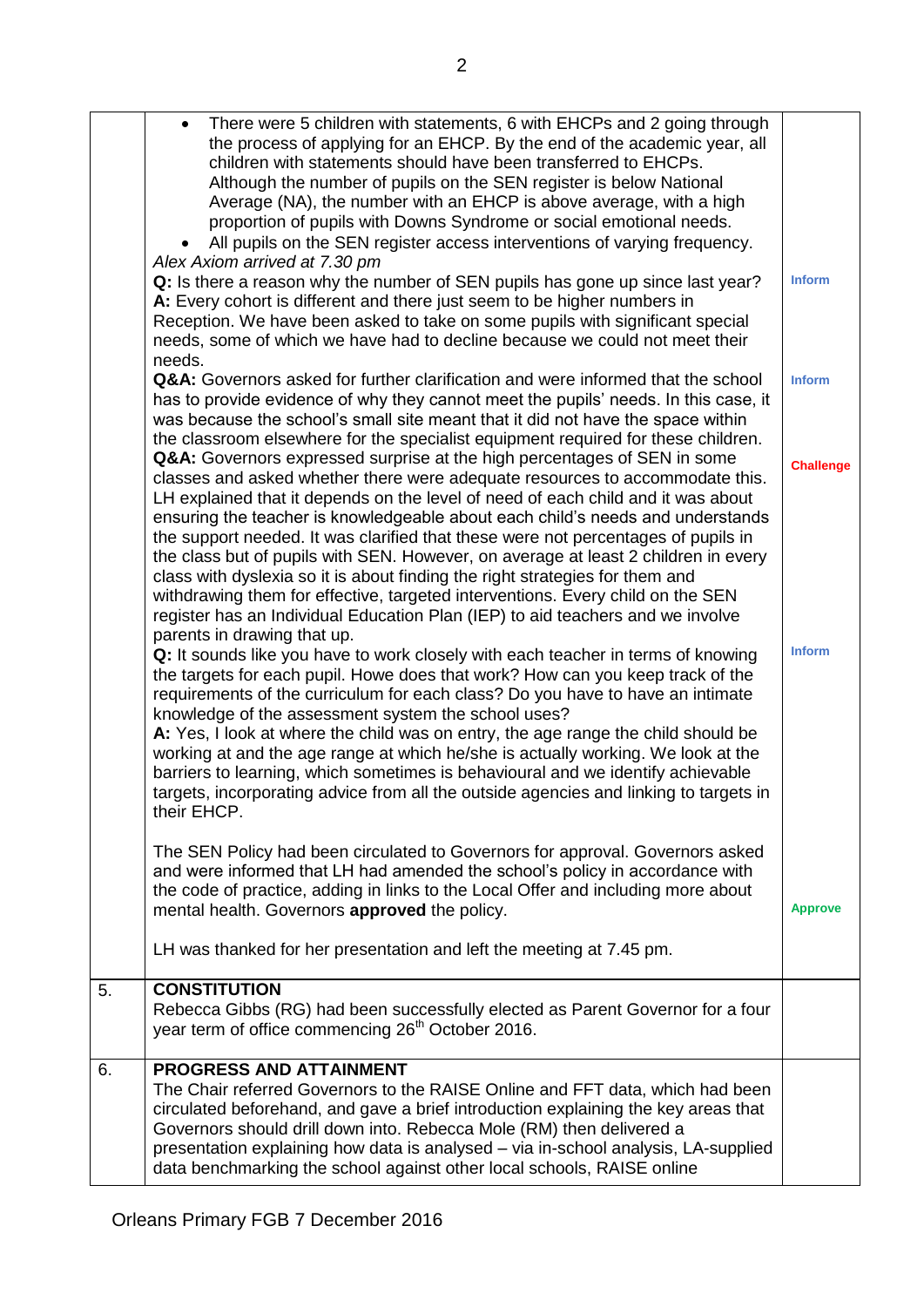| 7. | (validated and unvalidated) and FFT Aspire Dashboard – and the relative merits<br>of each method. RAISE outlines the context of the school and is particularly useful<br>in terms of comparing the progress of pupils from the previous end of Key Stage,<br>something that the school cannot currently do because of the change in<br>assessment system. FFT gives an overview of the progress and attainment of<br>both individuals and groups of pupils and can be used to set targets or flag up<br>areas that might affect a child's progress. Data from RAISE and FFT is used to<br>develop priority areas for the SDP. For example, at end of KS1 pupils did very<br>well at achieving Greater Depth but Value Added (from end of Reception) was just<br>average. This then is an area that staff are exploring to establish what happened<br>and put strategies in place going forward. At KS2, although the average scaled<br>score was +2.9 overall for Reading, Writing and Maths, the percentage achieving<br>expected standards in Writing was -11% and the percentage of boys achieving<br>expected standards was -6% so these are areas to focus on.<br>Q: What if a child has a bad day when sitting the exams?<br>A: There is an element of that but we do what we can to mitigate that $-$ our<br>children were very well-prepared mentally for the tests. KS1 is teacher-assessed<br>and is supported by evidence in pupils' books but in Year 6 it is how you do on the<br>day. [Reegan Prinsloo (RP) observed that Year 2 teachers had been moderated a<br>lot last year so she was confident they were robust in their judgements.<br><b>PUPIL PREMIUM</b><br>The Chair prefaced RM's report to Governors by stressing the importance of | <b>Inform</b>                        |
|----|----------------------------------------------------------------------------------------------------------------------------------------------------------------------------------------------------------------------------------------------------------------------------------------------------------------------------------------------------------------------------------------------------------------------------------------------------------------------------------------------------------------------------------------------------------------------------------------------------------------------------------------------------------------------------------------------------------------------------------------------------------------------------------------------------------------------------------------------------------------------------------------------------------------------------------------------------------------------------------------------------------------------------------------------------------------------------------------------------------------------------------------------------------------------------------------------------------------------------------------------------------------------------------------------------------------------------------------------------------------------------------------------------------------------------------------------------------------------------------------------------------------------------------------------------------------------------------------------------------------------------------------------------------------------------------------------------------------------------------------------------------------|--------------------------------------|
|    | focusing on raising the attainment of Disadvantaged pupils, highlighting the fact<br>that, although they comprise a small percentage of total number of pupils and<br>although narrowing the gap is a national problem, it is important for Governors to<br>understand what steps Orleans can take to narrow the gap. However, he had<br>attended a staff meeting on Pupil Premium and had been pleased to see<br>teachers' depth of knowledge of individual pupils discussed. He would be<br>following up to track what difference this new approach makes.<br>RM reported that closing the gap between Disadvantaged and non-disadvantaged                                                                                                                                                                                                                                                                                                                                                                                                                                                                                                                                                                                                                                                                                                                                                                                                                                                                                                                                                                                                                                                                                                                   |                                      |
|    | children remains an area to focus on: progress from KS1 to KS2 was -3.4 in<br>Writing for Disadvantaged pupils versus -2.4 for all, -0.1 in Reading versus +3.8<br>for other pupils but +2.5 versus +2.1 for other pupils.                                                                                                                                                                                                                                                                                                                                                                                                                                                                                                                                                                                                                                                                                                                                                                                                                                                                                                                                                                                                                                                                                                                                                                                                                                                                                                                                                                                                                                                                                                                                     |                                      |
|    | Q: Why was the progress in Maths so much better?<br>A: It could be something to do with the way the subject is taught. Maths is a more<br>finite concept. We are already getting a similar picture with this year's cohort so<br>we are looking at what we can do differently.<br>Q: What are we doing this year to support PPG?                                                                                                                                                                                                                                                                                                                                                                                                                                                                                                                                                                                                                                                                                                                                                                                                                                                                                                                                                                                                                                                                                                                                                                                                                                                                                                                                                                                                                               | <b>Challenge</b><br><b>Challenge</b> |
|    | A: Staff have met to pool our knowledge of each child to identify the barriers to<br>learning for each PPG child. Previously we had done this as individuals but never<br>like this as a collective. (The Chair of Governors attended the meeting.) We<br>collated that information, set an end of Key Stage target and tracked back to see<br>where each child should be by end of each year. We completed an audit of Pupil<br>Premium to identify any additional areas like attendance to ensure all parts of the<br>jigsaw are in place. We spoke to the pupils themselves to see what they like at<br>school, what stops them from learning, what helps them to learn. As a staff and<br>then as a SLT we have explored different strategies to support Disadvantaged<br>pupils to make better progress and compiled a strategy which highlights the<br>barriers that we have identified and sets targets and actions.                                                                                                                                                                                                                                                                                                                                                                                                                                                                                                                                                                                                                                                                                                                                                                                                                                    |                                      |
|    | Q: What are the next steps?                                                                                                                                                                                                                                                                                                                                                                                                                                                                                                                                                                                                                                                                                                                                                                                                                                                                                                                                                                                                                                                                                                                                                                                                                                                                                                                                                                                                                                                                                                                                                                                                                                                                                                                                    | <b>Challenge</b>                     |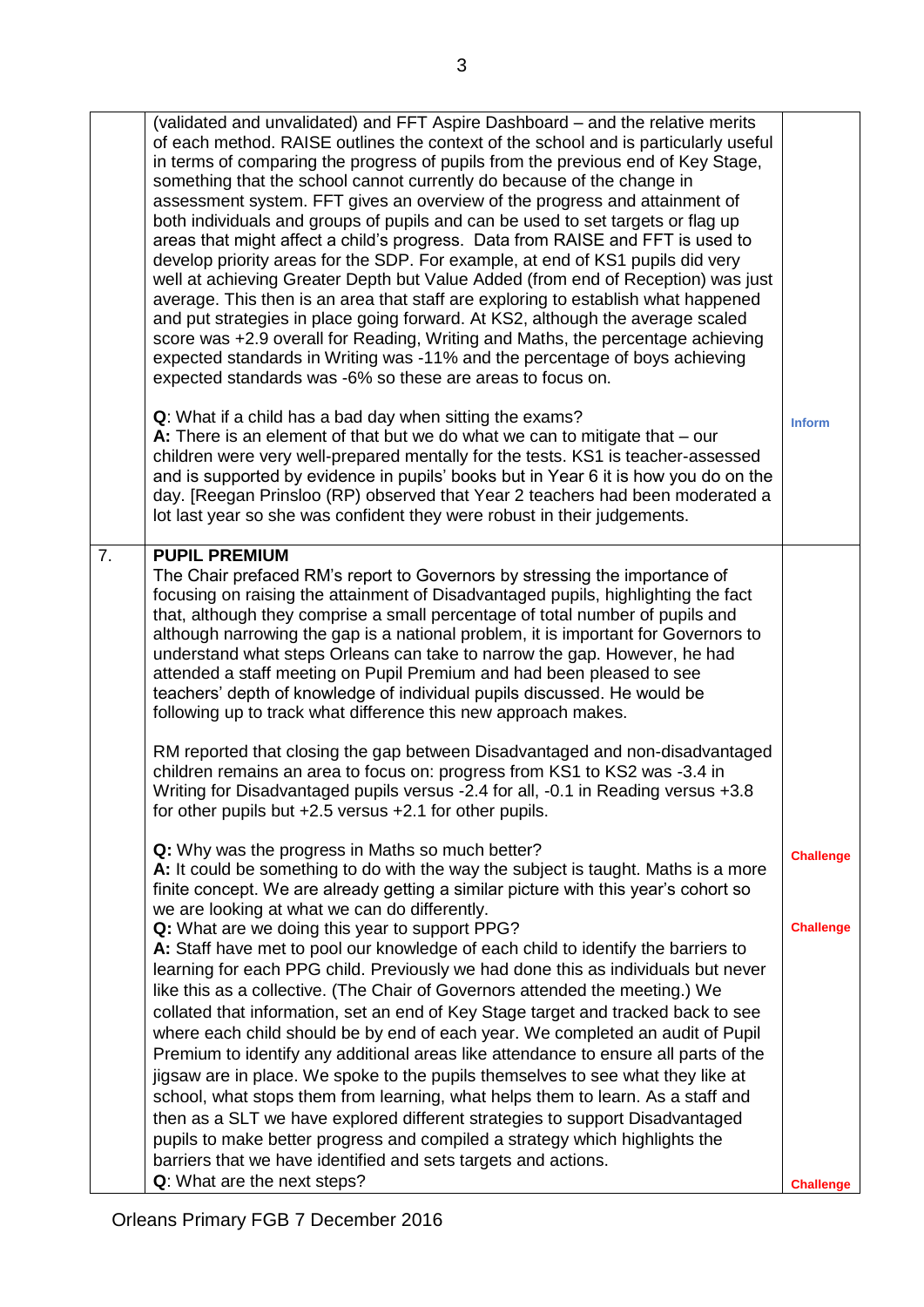|    | A: To monitor progress using Learning Ladders in January, review the impact of<br>the strategies in place this year and decide whether to continue with those<br>interventions or try a different strategy. We will also monitor planning and books to<br>look at the quality of their learning, see if PPG pupils are being consistently and<br>effectively planned for and whether the feedback from the teacher is targeted at<br>that child.<br>Q: Is there much support from the borough to advise you on closing the gap?                                                                                            | <b>Inform</b>  |
|----|----------------------------------------------------------------------------------------------------------------------------------------------------------------------------------------------------------------------------------------------------------------------------------------------------------------------------------------------------------------------------------------------------------------------------------------------------------------------------------------------------------------------------------------------------------------------------------------------------------------------------|----------------|
|    | A: Yes, through our SIP, who is a very good critical friend. We also have lots of<br>opportunities to pair with other schools. A lot is down to schools to make those<br>connections to share good practice - we are looking at the practice in another<br>school to see what is so effective in diminishing the difference between<br>Disadvantaged and other pupils. Locality teams can be helpful but they are not<br>funded anymore.                                                                                                                                                                                   |                |
|    | Q&A: Governors commended RM on having completed the Pupil Premium<br>strategy statement already but commented on the difficulty in linking causally the<br>impact of different interventions. However, they acknowledged the importance of<br>having a clear understanding of the data with respect to Pupil Premium.                                                                                                                                                                                                                                                                                                      | <b>Support</b> |
|    | Q: Now that the children are older, how do other pupils respond to or how aware<br>are they of why a child is being taken out for a group or special activity.<br>A: Children are very aware if they have a different life to those around them but<br>we are vigilant about making sure that does not become an opportunity for leaving<br>a child out of games etc. With respect to intervention groups, pupils are very<br>aware of any behaviour issues and the impact it has on their learning so we are<br>developing different strategies for the very few children for whom the behaviour<br>policy does not work. | <b>Inform</b>  |
| 8. | <b>SAFEGUARDING</b><br>Keeping Children Safe in Education Part 1 has been handed out to all staff to read<br>and the SLT have emphasised to staff the changes, which include the fact that                                                                                                                                                                                                                                                                                                                                                                                                                                 |                |
|    | individual staff members can escalate something if safeguarding leads have not.<br>This had been circulated to Governors and all Governors signed to confirm they<br>have read it.                                                                                                                                                                                                                                                                                                                                                                                                                                         |                |
|    | It was noted that the Head is the Designated Safeguarding Lead and RM is<br>Deputy. AA and Chair are safeguarding governors.                                                                                                                                                                                                                                                                                                                                                                                                                                                                                               |                |
|    | The Safeguarding Policy had been circulated and was approved. It was noted<br>that there is a separate policy on radicalisation and extremism, which will come to<br>next FGB. FGB Spring 1 Agenda Item                                                                                                                                                                                                                                                                                                                                                                                                                    | <b>Approve</b> |
| 9. | <b>COMMITTEE REPORTS</b><br>All Committee minutes had been circulated.                                                                                                                                                                                                                                                                                                                                                                                                                                                                                                                                                     |                |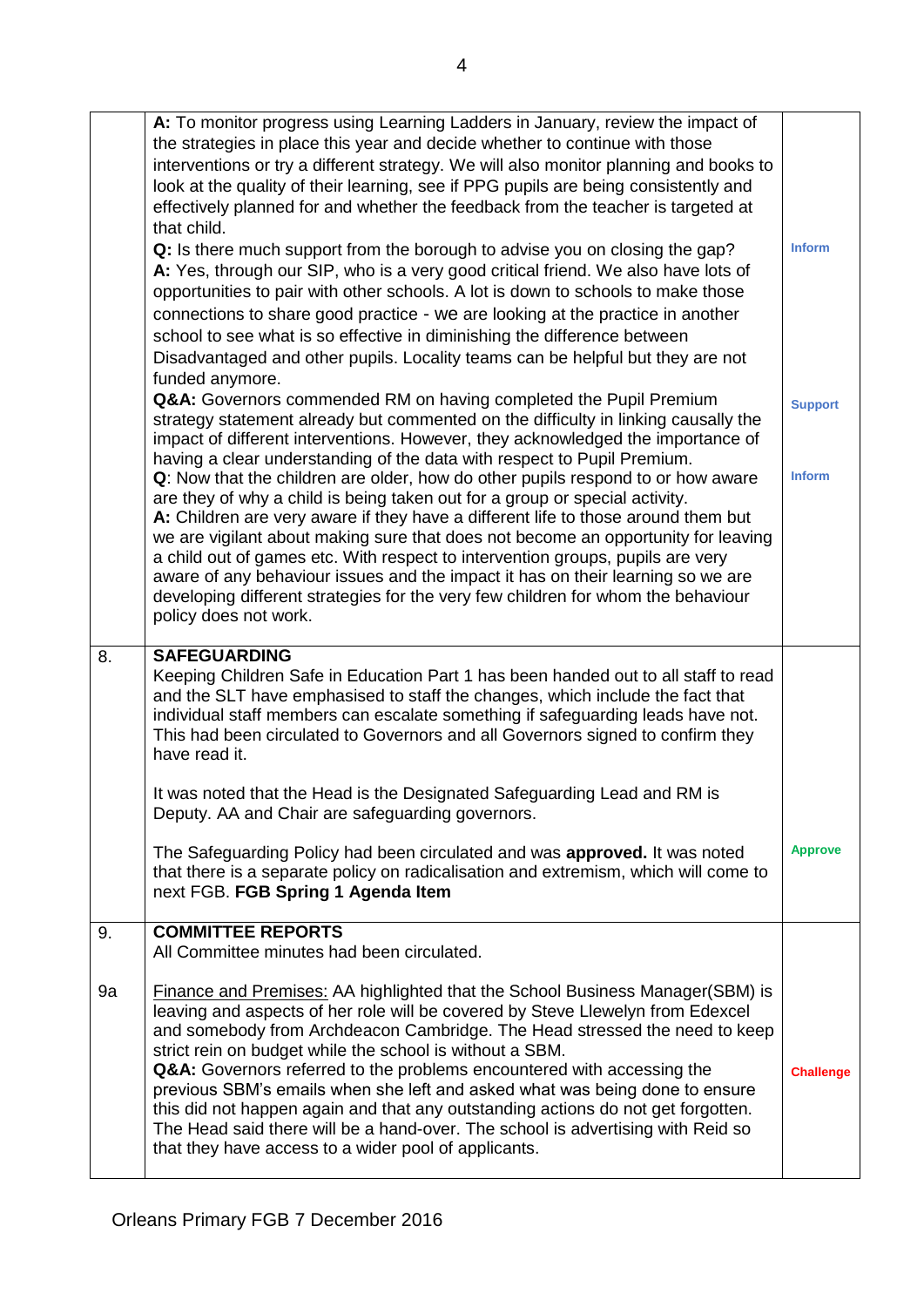| 9 <sub>b</sub> | Personnel Children and Community: AA reported that the committee had                                                 |                              |  |
|----------------|----------------------------------------------------------------------------------------------------------------------|------------------------------|--|
|                | reviewed 21 policies and talked about exit interviews and attendance targets,                                        |                              |  |
|                | which the school is confident of meeting. Referring to the fact that the minutes                                     |                              |  |
|                | state her DBS check is outstanding, Rhian James said she has checked with the                                        |                              |  |
|                | Admin Assistant, who has confirmed that her DBS is valid.                                                            |                              |  |
|                |                                                                                                                      |                              |  |
| 9c             | <b>Quality and Standards: The Chair reported that the committee had a report from</b>                                |                              |  |
|                | the SENCO and a big discussion on attainment and progress.                                                           |                              |  |
| 10.            | <b>GOVERNOR TRAINING</b>                                                                                             |                              |  |
|                | The Chair and Head went on a day's training in Leading in Partnership, which had                                     |                              |  |
|                | been a very inspiring, useful day, particularly in terms of the big picture and how                                  |                              |  |
|                | to be an effective Chair through distributed leadership/accountability. The Head is                                  |                              |  |
|                |                                                                                                                      |                              |  |
|                | in discussions to have Michelle Robins run a bespoke session here.                                                   |                              |  |
|                |                                                                                                                      |                              |  |
|                | YLC advised that she had done training in Exclusions.<br><b>Action: Clerk to send Governor Training Log to Chair</b> |                              |  |
|                |                                                                                                                      | <b>Clerk</b><br><b>Clerk</b> |  |
|                | Action: Clerk to send anonymised Skills Audit to all Governors for                                                   |                              |  |
|                | discussion at next FGB meeting. FGB Spring 1 Agenda.                                                                 |                              |  |
| 11.            | <b>GOVERNOR VISITS</b>                                                                                               |                              |  |
|                |                                                                                                                      |                              |  |
|                | The Chair advised that one of the action points arising out of the Leading in                                        |                              |  |
|                | Partnership training is to revise the Governor Monitoring Visit forms.                                               | <b>Chair</b>                 |  |
|                | Action: Chair to revise monitoring visit forms.                                                                      |                              |  |
|                | RhJ did a Health and Safety walk with the SBM and no major issues had been                                           |                              |  |
|                | identified. Action: RhJ to complete visit form. Janie Stokes (JS) to send her                                        | <b>RhJ</b>                   |  |
|                |                                                                                                                      | <b>JS</b>                    |  |
|                | most recent version of H&S Audit form to RhJ to ensure any outstanding                                               |                              |  |
|                | issues have been addressed. F&P Spring 1 Agenda                                                                      |                              |  |
|                |                                                                                                                      |                              |  |

The meeting ended at 9.40 pm.

Signature: \_\_\_\_\_\_\_\_\_\_\_\_

Date: \_\_\_\_\_\_\_\_\_\_

*See next page for actions and agenda items arising*